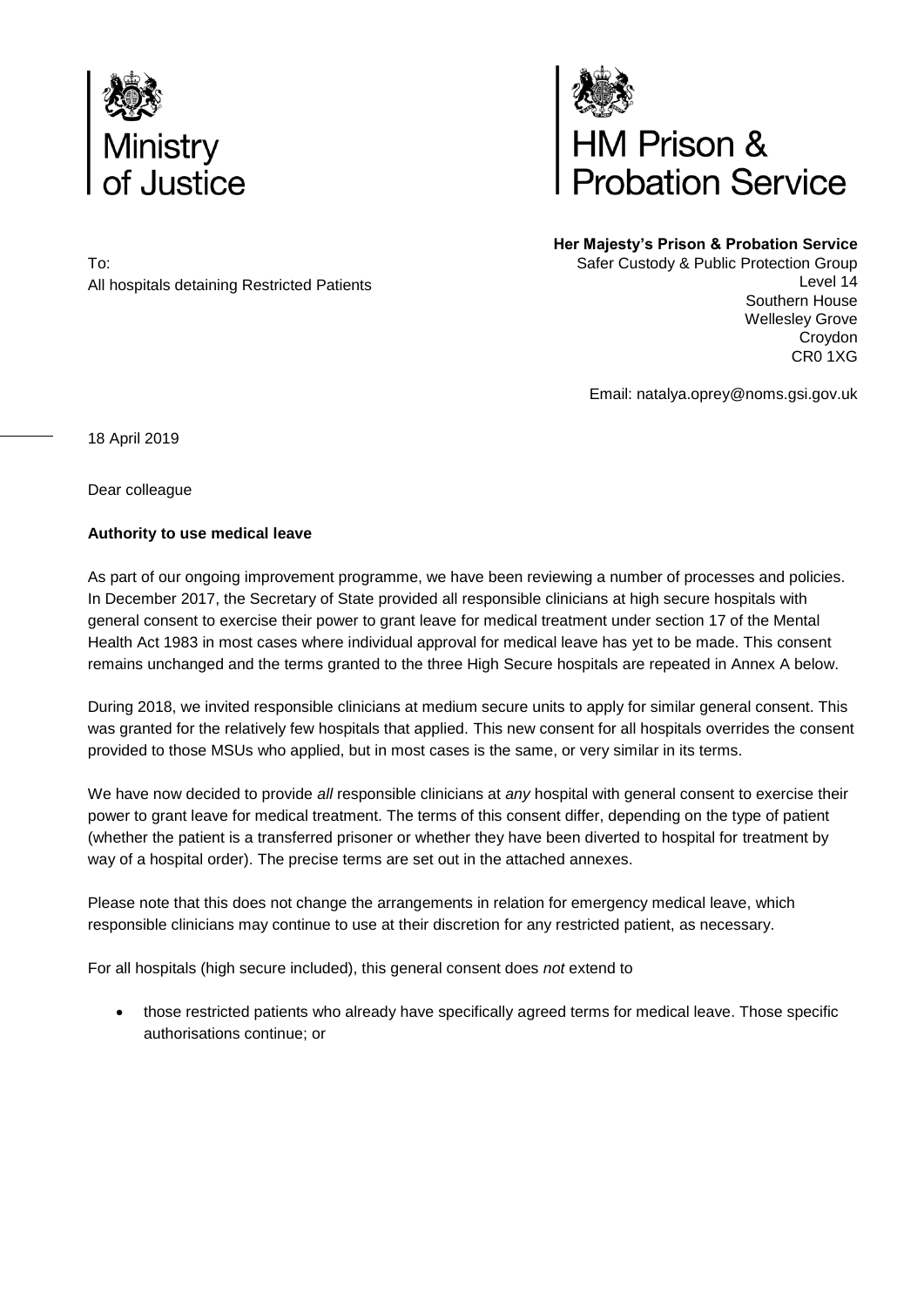those restricted patients that the Mental Health Casework Section (MHCS) has classified as "high profile"<sup>1</sup> cases. Individual authority must be sought in each high profile case in the usual way. Where agreed medical leave already exists for any of these named high profile patients, it continues. We are writing separately to each hospital that detains a high profile patient, with a list of those patients. If you do not receive a separate letter within the next 28 days, then you do not detain any high profile patients.

This general consent for medical leave for all other restricted patients applies to those detained on the date of this letter and all new admissions thereafter until further notice. MHCS will be updating its letters sent on admission of a new patient, which will include a reminder of these general terms for medical leave, or which will inform you that a new patient has been classified as "high profile".

Where specific leave for an individual has been previously approved and applies different/more stringent escorting and security arrangements, those individual arrangements apply and that patient is not covered by this general authority. If there is any confusion, the responsible clinician should contact us to seek confirmation for that patient.

Where the responsible clinician wishes to deviate from these criteria, they should contact MHCS and seek written approval to do so, explaining why this change is sought and considered to be appropriate.

Yours sincerely

1

Natalya O'Prey Head of the Mental Health Casework Section

<sup>1</sup>MHCS designates "High profile" status to restricted patients where it is considered that the case merits attention from a senior manager at all stages. The status does not necessarily mean that the patient presents an unusually high risk of harm, but may be due (for example) to particularly sensitive victim issues, or substantial media attention.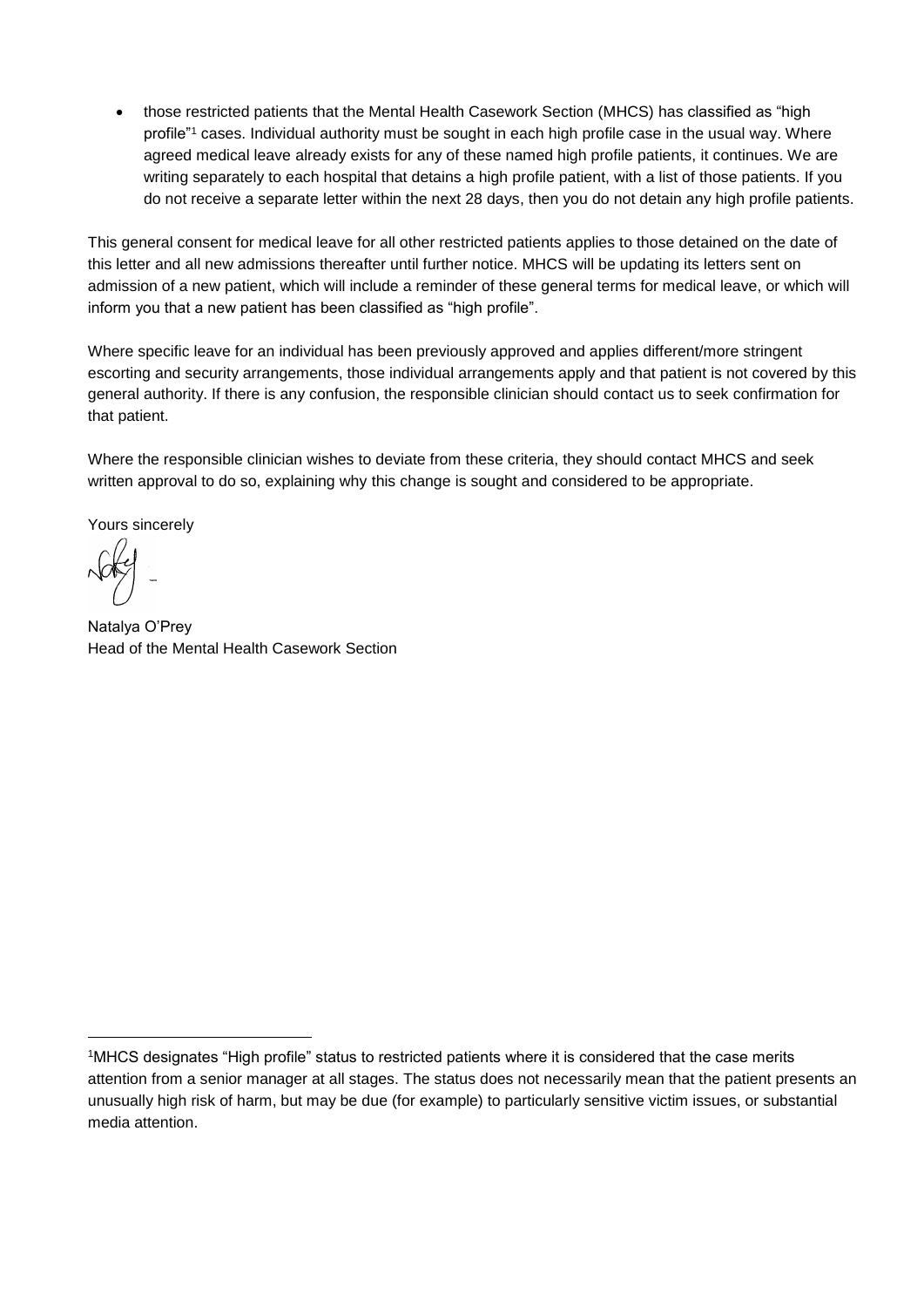# **Annex A High Secure Hospitals – any restricted patient**

For all restricted patients to whom the above exceptions do not apply, consent to section 17 leave for the purposes of medical treatment is granted in the following terms:

*In accordance with section 41(3)(c) of the Mental Health Act 1983 ("the 1983 Act"), the Secretary of State consents to the exercise of the power in section 17 of the 1983 Act to grant a leave of absence for the purposes of attending medical appointments to any restricted patient detained in a High Secure Hospital, subject to the following conditions:*

### a) Emergencies

In the case of emergency medical leave the priority is to deal with the physical health crisis. Responsible Clinicians may apply appropriate security arrangements at their discretion. Responsible Clinicians are asked to seek to ensure the usual security arrangements as set out in b) are in place, but the Secretary of State recognises that this will not always be possible or appropriate in an emergency situation.

There is no need to inform the Secretary of State of the emergency medical leave immediately, but an email to the MHCS team as soon as practicable is requested. Where appropriate, the Responsible Clinician should also inform the local Police. If the admission to general hospital develops into overnight leave, the arrangements at c) should be put into place and the Secretary of State should be informed.

## b) Routine Day Appointments

In the case of routine appointments, Responsible Clinicians have authority to grant leave at their discretion according to the following conditions:

- The patient must be escorted by **at least** three staff members at all times. The driver is in addition to the three escort staff.
- The patient must be transported in secure hospital vehicle and handcuffs must be used at all times.
- The patient must return to hospital immediately following the appointment/s.
- If any concerns arise, leave must be immediately suspended and the MoJ notified.
- The Secretary of State's consent is given on the understanding that the granting of section 17 leave involves no undue risk to the patient or to others and that there is a medical need for the treatment/appointment outside the secure hospital site. The local police should be contacted at once and the Mental Health Casework Section should be informed by telephone, with a follow up written report from the responsible clinician, if the patient fails to return to hospital from leave by the agreed time.
- This consent does not extend to the use of overnight medical leave, which will need to be applied for in the usual way.

## **Any request to deviate from these conditions must be agreed in writing by the Secretary of State.**

Details of the treatment and appointments taken should be recorded in the Annual Statutory Report. This consent for medical leave at b) and c) applies only to situations where there is a medical need for the treatment/appointment outside the secure hospital site. The Secretary of State does not generally consider that cosmetic surgery, tattoo removal, or similar treatments by choice are essential. Where the RC is of the view that such an appointment is essential, you must seek authority for such an appointment from the Secretary of State by application.

In all cases an appropriate risk assessment should be carried out by the care team in advance of any medical appointment and consideration should be given as to whether it is necessary to impose further security measures based on the level of risk identified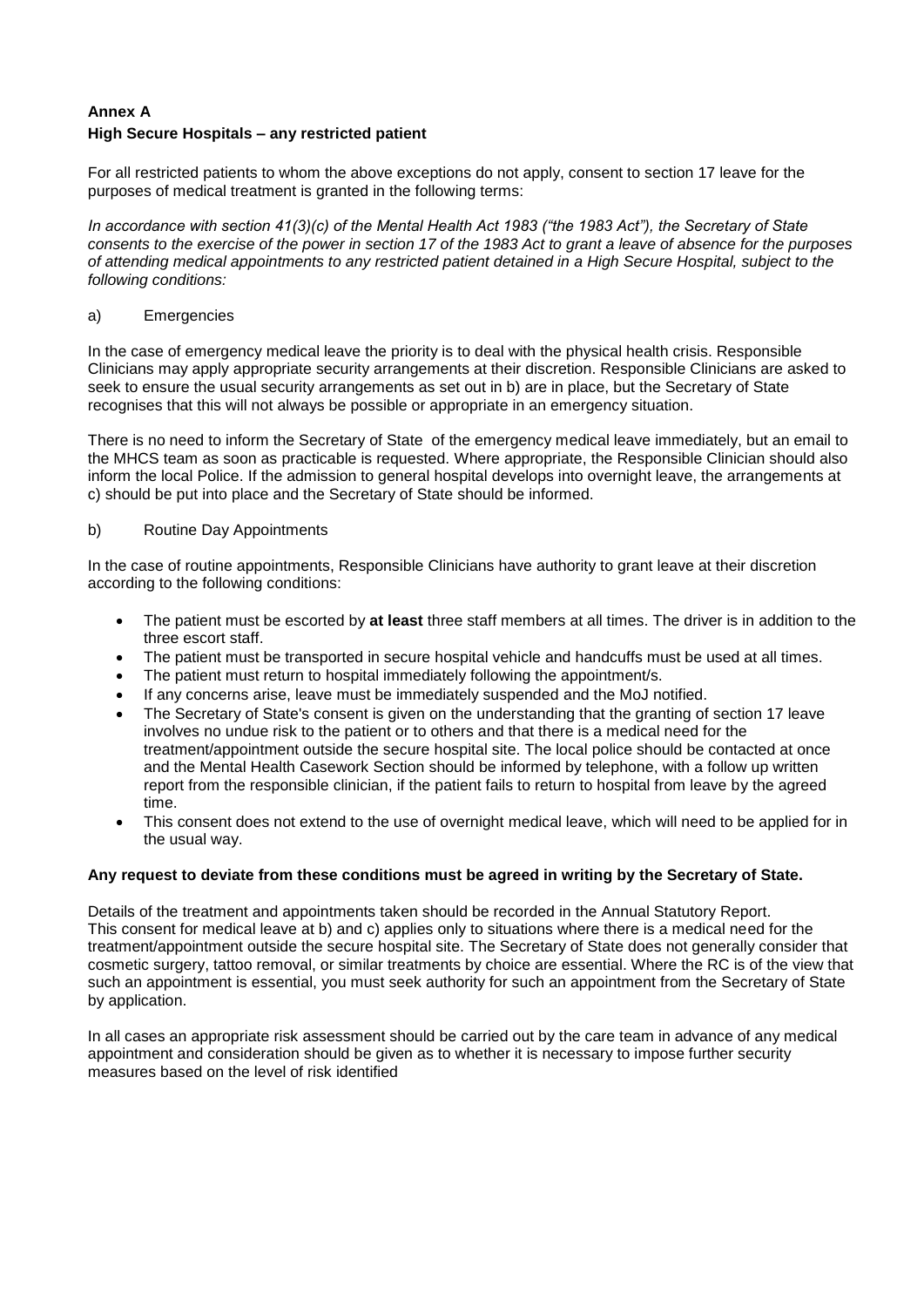If there are incidents of the leave being misused or evidence of behaviours which pose a risk to the public or patient, the Responsible Clinician must suspend the leave.

The Secretary of State's consent is given on the understanding that the granting of section 17 leave involves no undue risk to the patient or to others and that there is a medical need for the treatment/appointment outside the secure hospital site.

The local police should be contacted at once and the Mental Health Casework Section should be informed by telephone, with a follow up written report from the responsible clinician, if the patient fails to return to hospital from leave by the agreed time.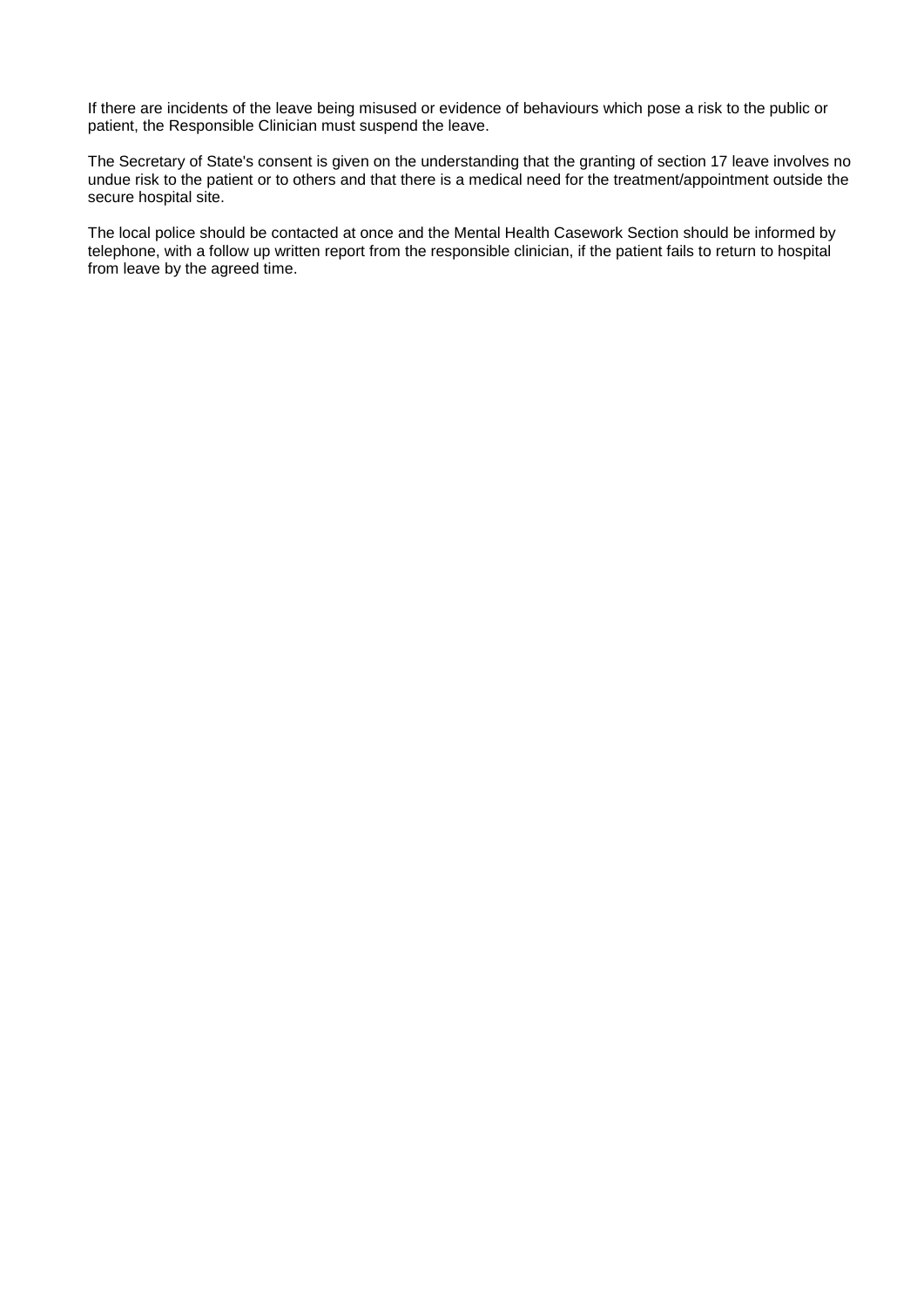## **Annex B**

## **Terms of medical leave for all hospitals, other than high secure, for patients detained under sections 45A, 47/49, 48/49:**

## **Medical Leave**

*In accordance with section 41(3)(c) of the Mental Health Act 1983 ("the 1983 Act"), the Secretary of State consents to the exercise of the power in section 17 of the 1983 Act to grant a leave of absence for the purposes of attending medical appointments subject to the following conditions:* 

#### a) Emergencies

In the case of emergency medical leave the priority is to deal with the physical health crisis. Responsible Clinicians may apply appropriate security arrangements at their discretion. Responsible Clinicians are asked to seek to ensure the usual security arrangements as set out in b) are in place, but the Secretary of State recognises that this will not always be possible or appropriate in an emergency situation.

There is no need to inform the Secretary of State of the emergency medical leave immediately, but an email to the MHCS team as soon as practicable is requested. Where appropriate, the Responsible Clinician should also inform the local Police. If the admission to general hospital develops into overnight leave, the arrangements at c) should be put into place and the Secretary of State should be informed.

#### b) Routine Day Appointments

In the case of routine appointments, Responsible Clinicians have authority to grant leave at their discretion according to the following conditions:

- The patient must be escorted by a **minimum** of two (2) members of staff at all times
- They must travel in a secure vehicle with a separate driver (in addition to the 2 escorting staff)
- Handcuffs must be carried and are to be worn as necessary
- A check on victim location should be made in order to prevent possible inadvertent contact (through the Victim Liaison Officer if there is one)
- The patient must be returned to hospital immediately following the appointments
- If any concerns arise, leave must be immediately suspended

#### **Any request to deviate from these conditions must be agreed in writing by the Secretary of State.**

Details of the treatment and appointments taken should be recorded in the Annual Statutory Report.

## c) Overnight Medical Leave

In the case of overnight medical leave appointments for one or more nights, Responsible Clinicians have authority to grant leave at their discretion according to the following conditions:

- The Responsible Clinician must inform the Secretary of State in writing in advance of the overnight leave setting out the reason for the overnight stay and the expected length of time such leave will take
- The patient must be escorted by a **minimum** of two (2) members of staff at all times
- They must travel in a secure vehicle with a separate driver (in addition to the 2 escorting staff)
- Handcuffs must carried and are to be worn as necessary
- A check on victim location should be made in order to prevent possible inadvertent contact (through the Victim Liaison Officer if there is one)
- The patient must be returned to hospital immediately following discharge from general hospital
- If any concerns arise, leave must be immediately suspended, or security arrangements increased to protect the public

## **Any request to deviate from these conditions must be agreed in writing by the Secretary of State.**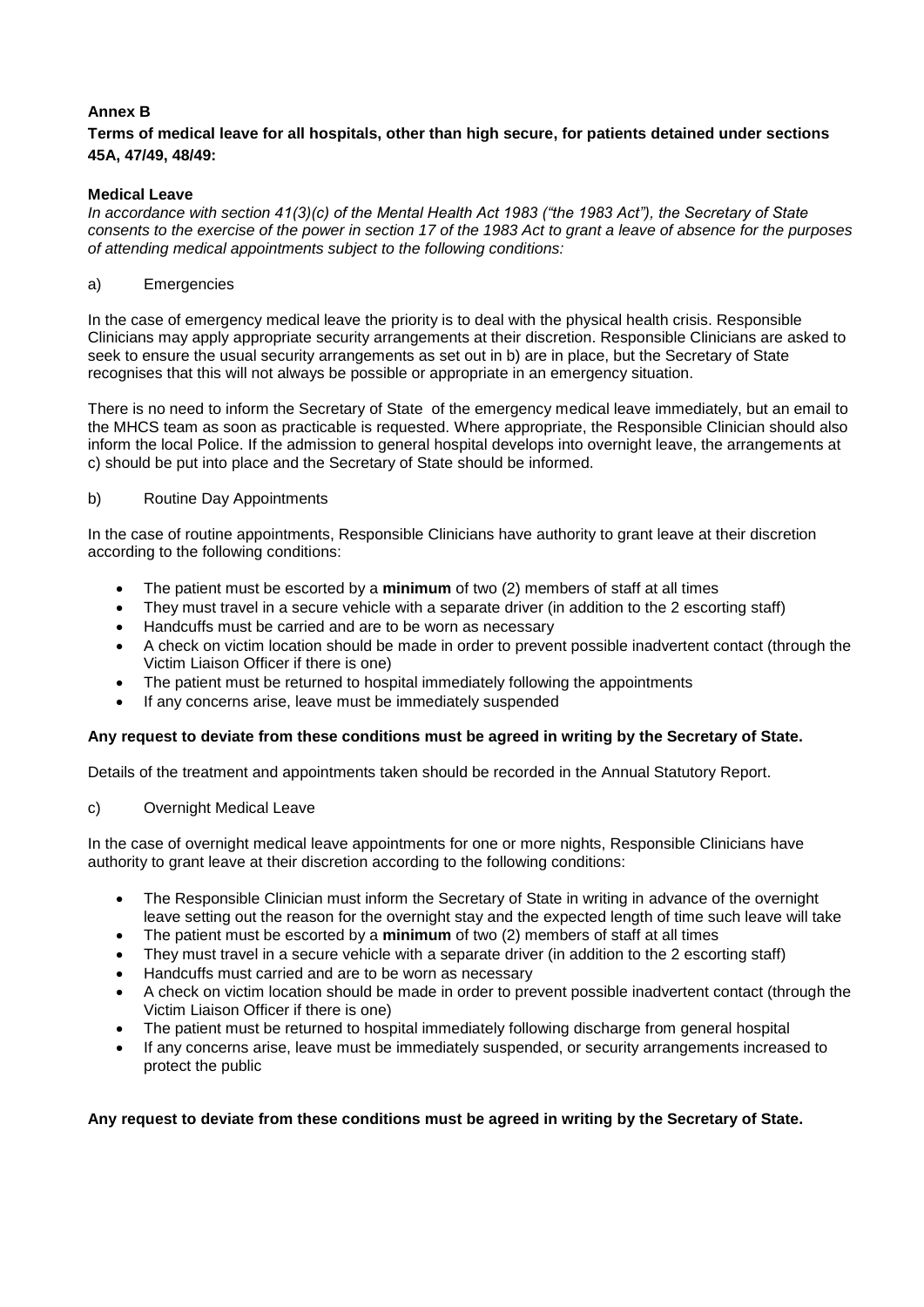Details of the treatment and appointments taken should be recorded in the Annual Statutory Report.

This consent for medical leave at b) and c) applies only to situations where there is a medical need for the treatment/appointment outside the secure hospital site. The Secretary of State does not generally consider that cosmetic surgery, tattoo removal, or similar treatments by choice are essential. Where the RC is of the view that such an appointment is essential, you must seek authority for such an appointment from the Secretary of State by application.

In all cases an appropriate risk assessment should be carried out by the care team in advance of any medical appointment and consideration should be given as to whether it is necessary to impose further security measures based on the level of risk identified

If there are incidents of the leave being misused or evidence of behaviours which pose a risk to the public or patient, the Responsible Clinician must suspend the leave.

The Secretary of State's consent is given on the understanding that the granting of section 17 leave involves no undue risk to the patient or to others and that there is a medical need for the treatment/appointment outside the secure hospital site.

The local police should be contacted at once and the Mental Health Casework Section should be informed by telephone, with a follow up written report from the responsible clinician, if the patient fails to return to hospital from leave by the agreed time.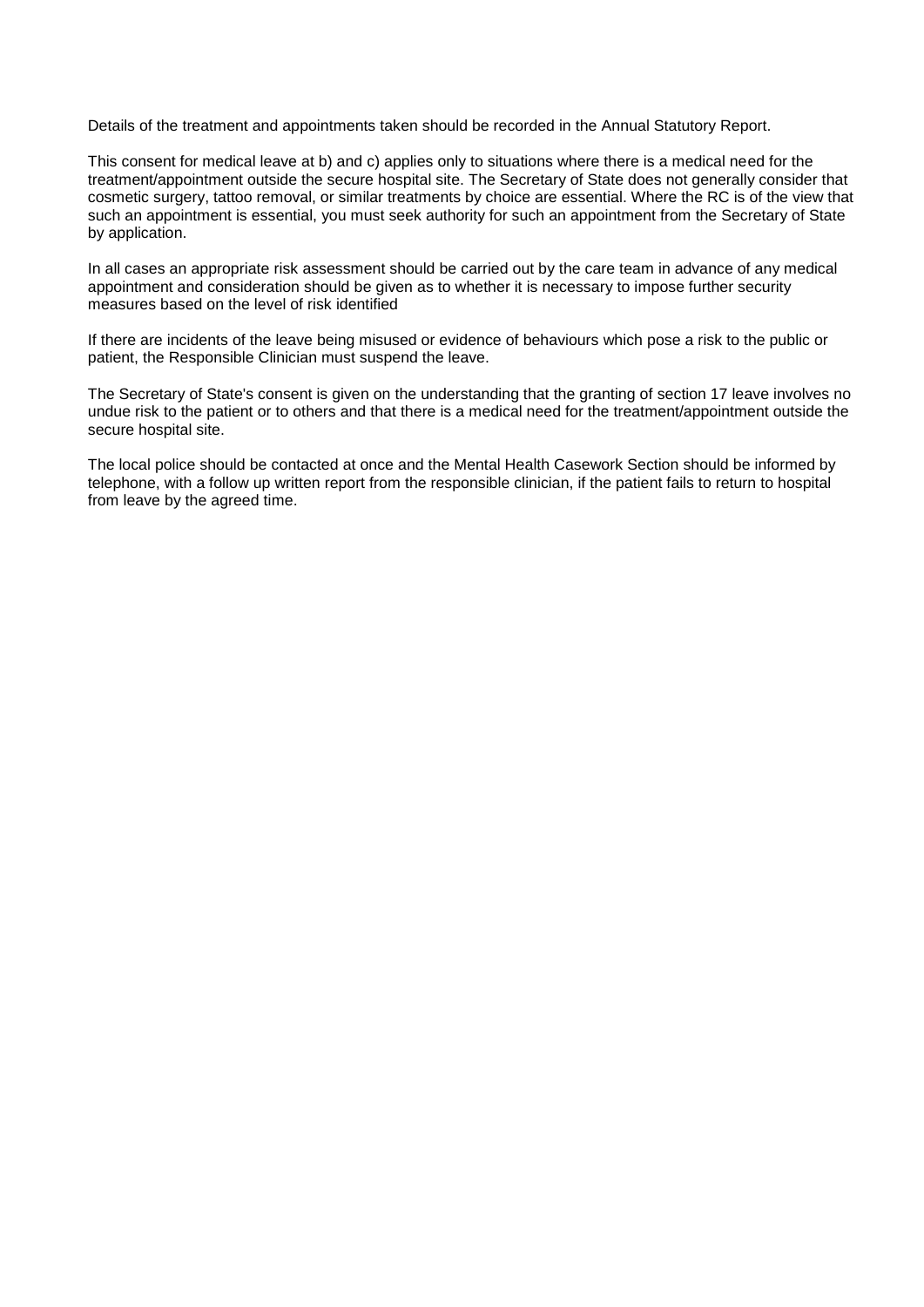## **Annex C**

## **Terms of medical leave for all hospitals, other than high secure, for patients detained under sections 37/41 hospital orders (or equivalent):**

#### **Medical Leave**

*In accordance with section 41(3)(c) of the Mental Health Act 1983 ("the 1983 Act"), the Secretary of State consents to the exercise of the power in section 17 of the 1983 Act to grant a leave of absence for the purposes of attending medical appointments subject to the following conditions:* 

#### a) Emergencies

In the case of emergency medical leave the priority is to deal with the physical health crisis. Responsible Clinicians may apply appropriate security arrangements at their discretion. Responsible Clinicians are asked to seek to ensure the usual security arrangements as set out in b) are in place, but the Secretary of State recognises that this will not always be possible or appropriate in an emergency situation.

There is no need to inform the Secretary of State of the emergency medical leave immediately, but an email to the MHCS team as soon as practicable is requested. Where appropriate, the Responsible Clinician should also inform the local Police. If the admission to general hospital develops into overnight leave, the arrangements at c) should be put into place and the Secretary of State should be informed.

#### b) Routine Day Appointments

In the case of routine appointments, Responsible Clinicians have authority to grant leave at their discretion according to the following conditions:

- The patient must be escorted by a **minimum** of two (2) members of staff at all times
- Use of handcuffs is at the Responsible Clinician's discretion
- Use of secure transport is at the Responsible Clinician's discretion
- A check on victim location should be made in order to prevent possible inadvertent contact (through the Victim Liaison Officer if there is one)
- The patient must be returned to hospital immediately following the appointments
- If any concerns arise, leave must be immediately suspended

## **Any request to deviate from these conditions must be agreed in writing by the Secretary of State.**

Details of the treatment and appointments taken should be recorded in the Annual Statutory Report.

c) Overnight Medical Leave

In the case of overnight medical leave appointments for one or more nights, Responsible Clinicians have authority to grant leave at their discretion according to the following conditions:

- The Responsible Clinician must inform the Secretary of State in writing in advance of the overnight leave setting out the reason for the overnight stay and the expected length of time such leave will take
- The patient must be escorted by a **minimum** of two (2) members of staff at all times
- Use of handcuffs is at the Responsible Clinician's discretion
- Use of secure transport is at the Responsible Clinician's discretion
- A check on victim location should be made in order to prevent possible inadvertent contact (through the Victim Liaison Officer if there is one)
- The patient must be returned to hospital immediately following discharge from general hospital
- If any concerns arise, leave must be immediately suspended, or security arrangements increased to protect the public